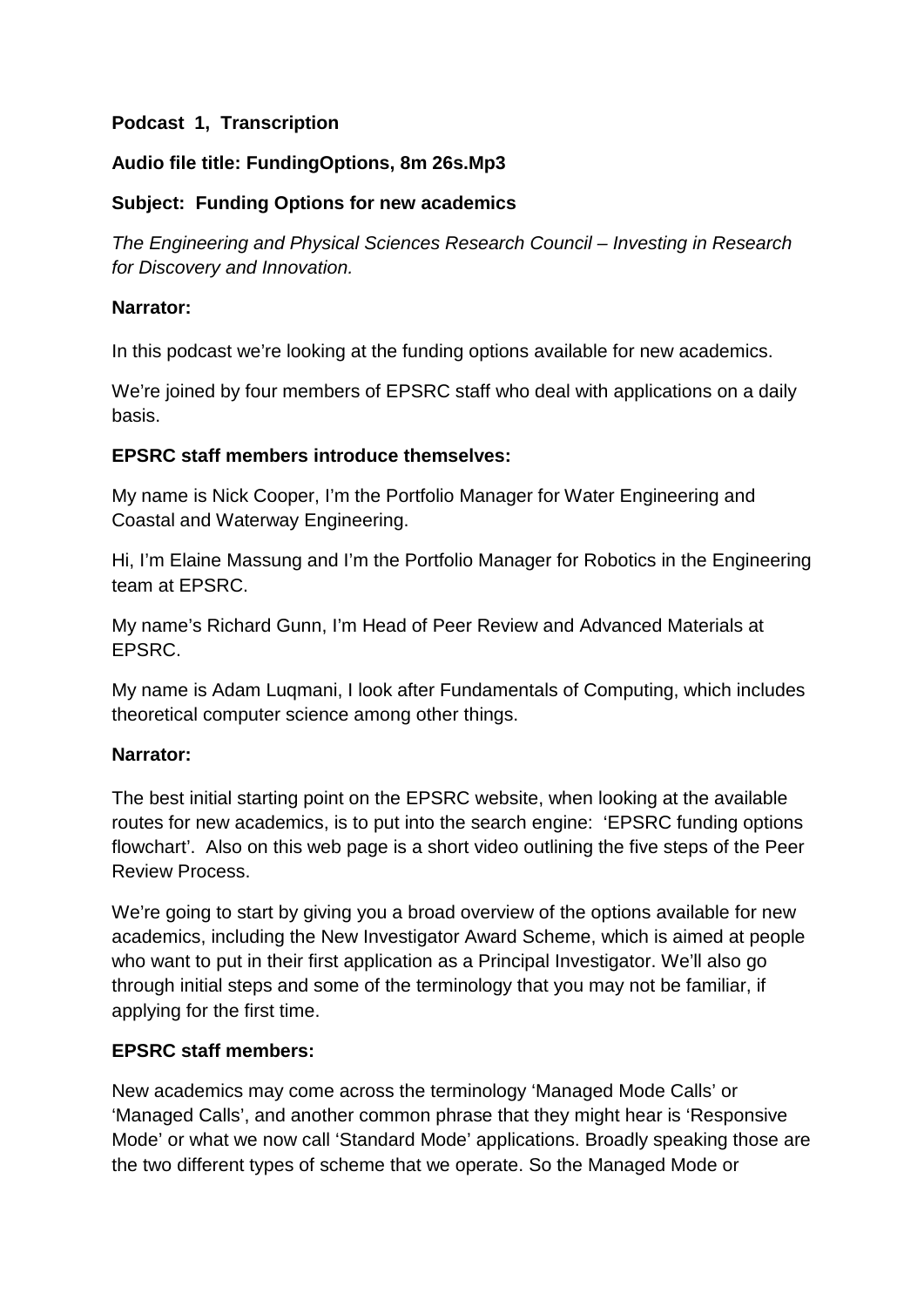Managed Calls would be specific time-limited calls in specific subjects that are advertised on our website under the 'Call for Proposals' section , whereas the Standard or Responsive Mode schemes are open at any point in time, they have regular assessment cycles and you can submit anything that falls within EPSRC's remit.

Responsive Mode applications are investigator-led, it's for the researcher to decide which area they want to work in.

When applying for funding at EPSRC it's important to remember that there's no onesize-fits-all funding route for new academics. They could come through a Standard Mode project, however we actually also have the New Investigator scheme which is specifically for people who haven't applied before, this gives them a chance to be compared against others at a similar career stage. They could also consider coming in for an Early Career Fellowship but just with the caution that that is only open in certain areas so you do need to check on that before applying.

In order to apply for funding you have to have an account with the Joint Electronic Submission System (Je-S) and we recommend doing that as soon as possible. A common mistake is people leaving it to the last minute to set this up. In fact you can reduce the amount of stress in the process by setting up an account as early as possible and starting to complete the form.

You may find that you already have an account that's maybe a hangover from your PhD in the past and that's something that you can update with the new details of your current appointment, but really try and do that as soon as you are starting to think about applying for grants.

Some people don't recognise the importance of having project partners set up on the Je-S system, this would be an industrial partner or anyone else who's providing a letter of support and some support for the project that's being applied for.

When it comes to actually putting the application together and submitting the proposal through the Joint Electronic Submission System be aware of the fact that when you hit the submit button it will go to your research office and not to the research council, so you'll need to factor that into your time-frame for submitting the proposal.

One of the most important things I tell people is to make sure that they check their eligibility before applying, because I really hate having to tell people, after they've put so much time, energy and effort into writing an application, that they're actually not eligible for that scheme. So start off by looking at the website to see what you're eligible for, speak to your staff at the research office, because they'll be able to give you a better idea if you are eligible, and also do feel free to give us a call if something needs to be checked because you want to make sure that your application has the best chance from the very beginning.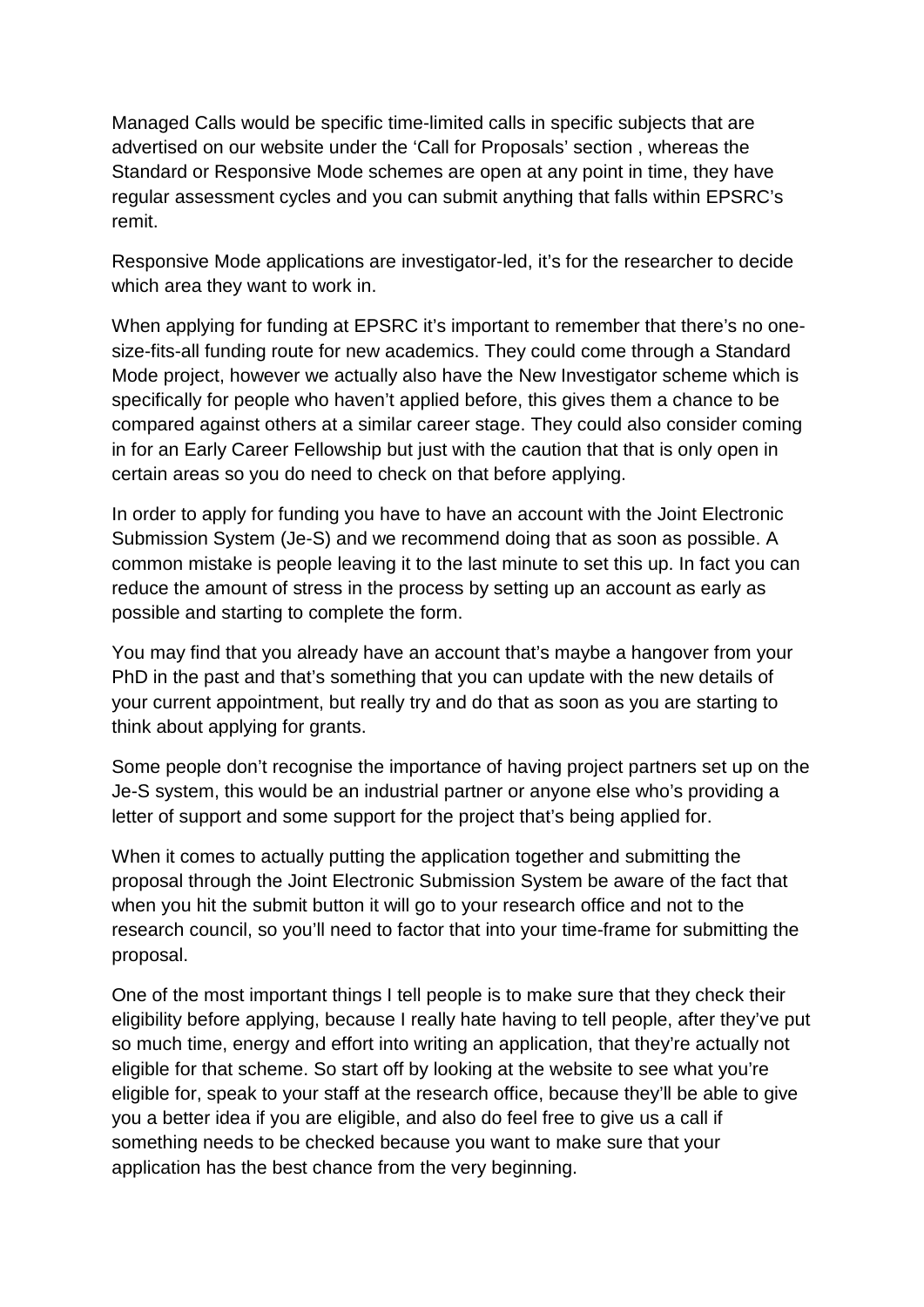## **Narrator:**

It's important to emphasise that as part of UK Research and Innovation – UKRI – many EPSRC research projects are co-funded with other research councils. Also, a number of schemes have been harmonised across the UK Research Councils.

Staff at EPSRC, come across a number of commonly asked questions and misconceptions surrounding funding options for new academics.

#### **EPSRC staff members:**

There's a real myth that you need to already have research council funding in order to apply for further funding from us and of course that's absolutely not the case, it would be very difficult because you wouldn't be able to get started in the first place!

If you're an academic at any eligible institution within the UK then you can apply for any of the research council schemes, and particularly if you look at our New Investigator Award Scheme that's aimed at people who haven't had research council funding before.

There is a degree to which you need to show track record but that doesn't have to be through previous research council funding.

Relevant experience for showing your track record could be that if you've worked in industry that you have that experience as an example, potentially you've been involved with leading things on charities, NGOs, basically anything that you would do in a job application to show that you have experience. Think about things like that for track record it's not just about the funding that you've brought in.

We do sometimes hear the myth that Early Career Fellowship proposals should be treated the same way as Standard Mode or Responsive Mode proposals – that's not actually the case - those schemes have different assessment process and different assessment criteria.

Fellowships are very much about the person, so there should be aspects of the grant that focus specifically on the leadership and development of the individual. You need to be considering that when you're writing the application, so that it comes across to reviewers that you're going to be an advocate not only for your specific research area but for engineering and physical sciences as a whole.

This is very different to a Standard Mode proposal which is solely on the research that is being done and the impact of that research.

Some applicants ask what the difference is between an Early Career Fellowship and New Investigator Awards. New Investigator Awards are aimed at new academics and is a standard scheme in which they are able to apply for a research grant to fund a project with maybe a Research Associate on it. You are being compared against others who are at the same career stage as you.